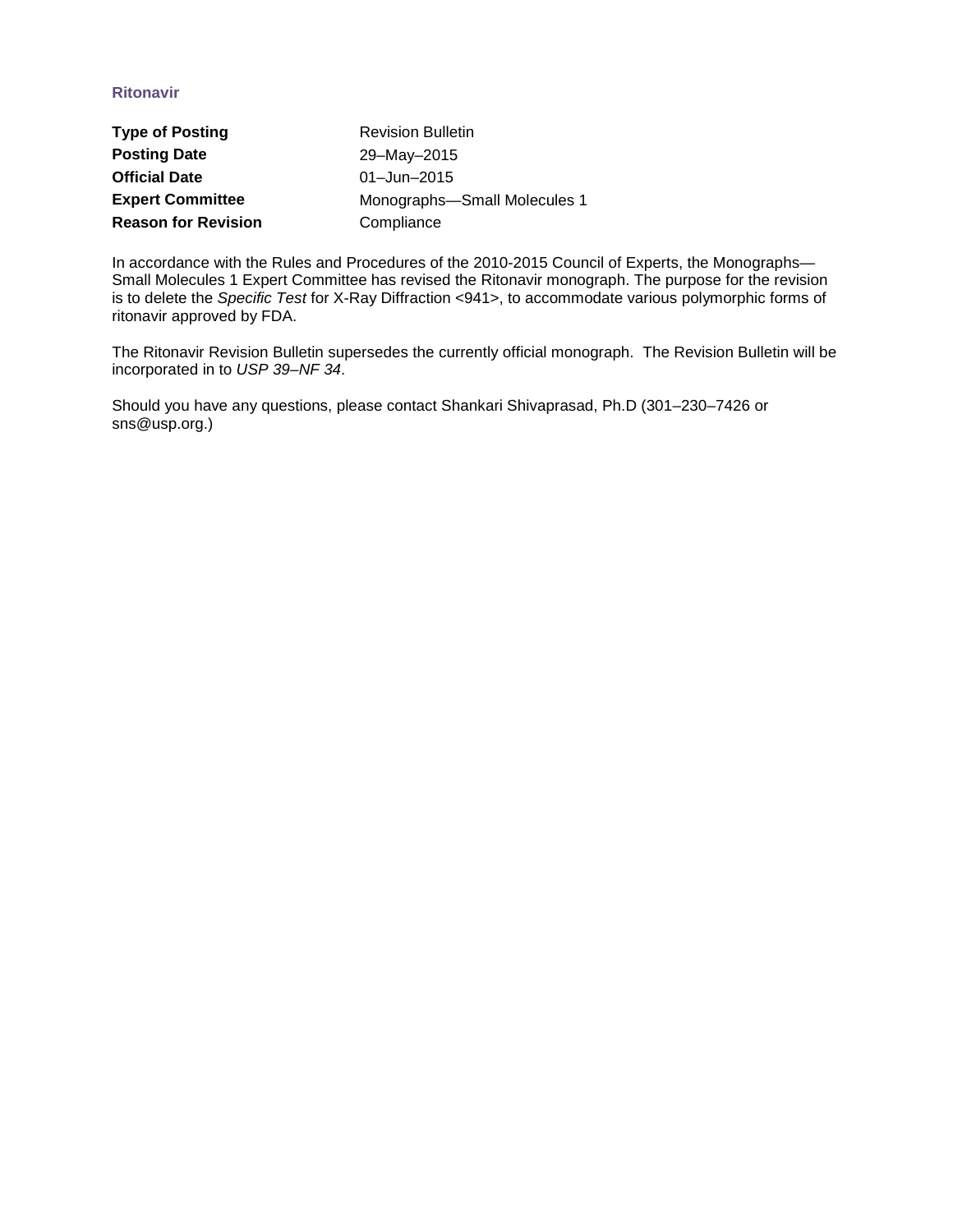

- 2,4,7,12-1etraazatridecan-13-oic acid, 10-hydroxy-2-methyl-<br>
5-(1-methylethyl)-1-[2-(1-methylethyl)-4-thiazolyl]-3,6-di-<br>
oxo-8,11-bis(phenylmethyl)-5-thiazolylmethyl ester [5S-<br>
(5R\*,8R\*,10R\*,11R\*)]-;<br>
5-Thiazolylmethyl
- [(2-isopropyl-4-thiazolyl)methyl]-3-methylureido]- Result = (*<sup>r</sup>U*/*<sup>r</sup>S*) × (*CS*/*CU*) ×<sup>100</sup> 3-methylbutyramido]-4-phenylbutyl]phenethyl]carbamate [155213-67-5]. *<sup>r</sup><sup>U</sup>* = peak response from the *Sample solution*

**DEFINITION**<br>
Ritonavir contains NLT 97.0% and NMT 102.0% of *solution 2* (mg/mL)<br>
ritonavir (C<sub>37</sub>H<sub>48</sub>N<sub>6</sub>O<sub>5</sub>S<sub>2</sub>), calculated on the anhydrous *C<sub>U</sub>* = concentration of Ritonavir in the *Sample*<br>
basis. *Solution* (mg

### • **A. INFRARED ABSORPTION** 〈**197K**〉

- •**B.** The retention time of the major peak of the *Sample* **IMPURITIES**<br>*solution* is within 2% of the retention time of the major **RESIDUE ON** peak of the *Standard solution*, as obtained in the *Assay*. 1.0 <sup>g</sup>
	-

- **PROCEDURE**
	-
	- (Official 1-Dec-2015) free), *n*-butanol, and *Solution A* (18:8:5:69)

**Mobile phase:** *Solution B Change to read:* **Diluent:** Acetonitrile and *Solution A* (1:1)

- **Standard stock solution:** 2.0 mg/mL of USP Ritonavir  **ORGANIC IMPURITIES**<br>Ritonavir is alkali statement. [NOTE—This solution may be kept for 5
- 

**Mode:** LC **Ritonavir Detector:** UV 240 nm<br>**Ritonavir Column:** 4.6-mm × 15-cm; 3-µm packing L26 **Column temperature:** 60° **Flow rate:** 1 mL/min **Injection volume:** 50 µL **Run time:** 40 min **System suitability Sample:** *Standard solution 2* **Suitability requirements Capacity factor,** *k*′**:** NLT 13 **Column efficiency:** NLT 5000 theoretical plates **Tailing factor:** 0.8–1.2 C37H48N6O5S<sup>2</sup> 720.94 **Relative standard deviation:** NMT 2.0%

$$
Result = (r_U/r_S) \times (C_S/C_U) \times 100
$$

- 
- *<sup>r</sup><sup>S</sup>* = peak response from the *Standard solution* **DEFINITION** *<sup>C</sup><sup>S</sup>* = concentration of USP Ritonavir RS in *Standard*
	-
	-

**Acceptance criteria:** 97.0%–102.0% on the anhydrous **IDENTIFICATION**<br>
basis

**RESIDUE ON IGNITION**  $\langle 281 \rangle$ : NMT 0.2%, determined on

# **ASSAY** *Delete the following:* •

**Solution A:** 4.1 mg/mL of monobasic potassium phos-<br>phate in water **by the solution** and 2 ml of Standard Lard Solution Figure in water<br>Solution B: Acetonitrile, tetrahydrofuran (inhibitor-<br>(10 ppm Pb) in the Standard Preparation (official 1-Dec-2015)

School Standard Stution 2. 0.01 mg/mL of USP Ritonavir September 2.01 mg/mL of USP Ritonavir is alkell sensitive. All glassware should be pre-<br>
RS in Diluent. [NOTE—This solution may be kept for 5<br>
Standard solution 1: 0.1

| ъ | ı |  |
|---|---|--|

| IANIC I       |                          |                          |  |  |  |  |
|---------------|--------------------------|--------------------------|--|--|--|--|
| Time<br>(min) | <b>Solution B</b><br>(%) | <b>Solution C</b><br>(%) |  |  |  |  |
|               | 100                      |                          |  |  |  |  |
| 60            | 100                      |                          |  |  |  |  |
| 120           |                          | 100                      |  |  |  |  |
| 120.1         | 100                      |                          |  |  |  |  |
| 155           | 100                      |                          |  |  |  |  |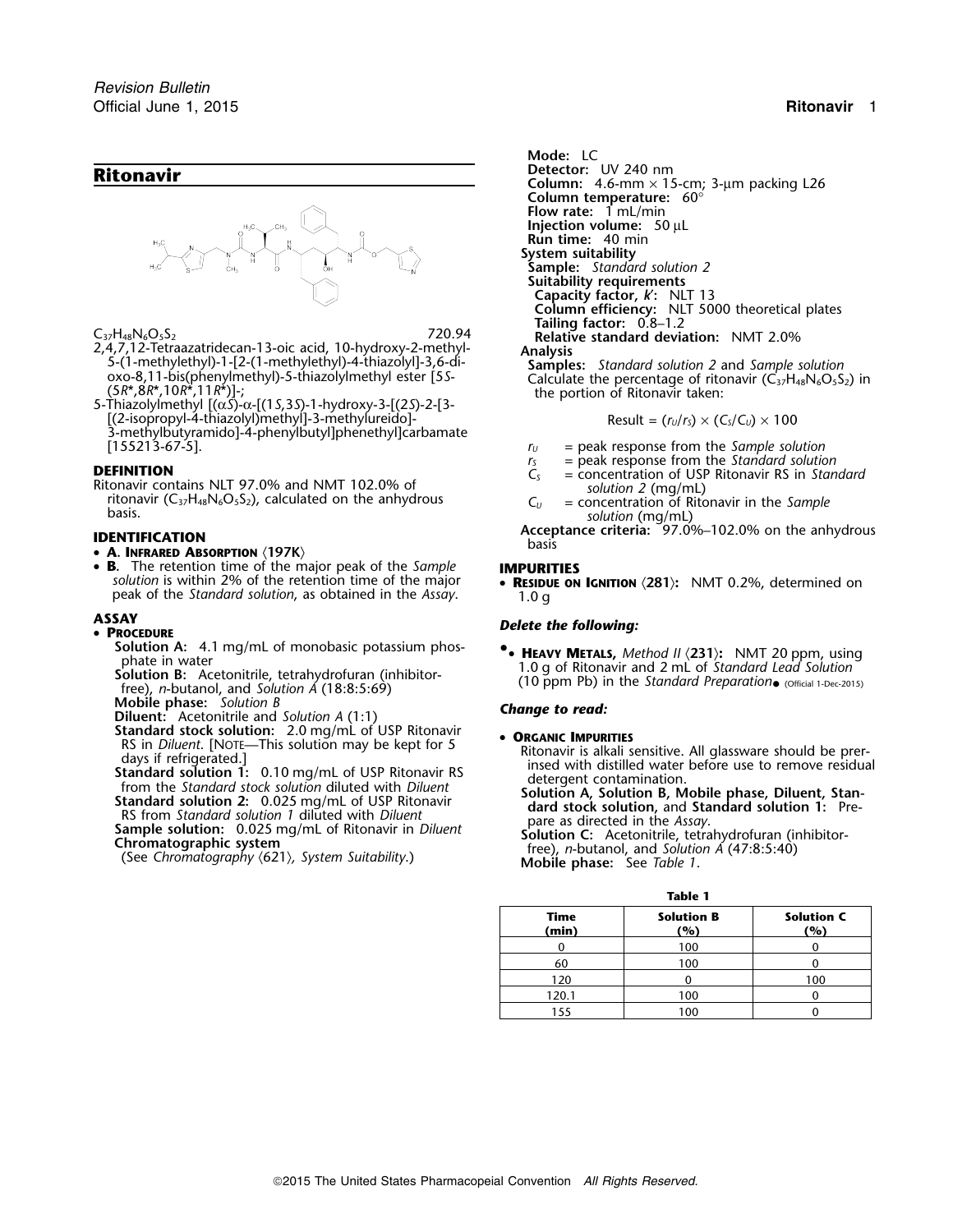**Identity solution:** 1 mg/mL of USP Ritonavir Related Compounds Mixture RS in *Diluent* Compounds Mixture RS in Diluent<br>
Standard solution 2: 5 µg/mL of USP Ritonavir RS<br>
from Standard solution 1 in Diluent. [NOTE—This is sta-<br>
ble for 48 h.]<br>
Sample solution: 1 mg/mL of Ritonavir in Diluent<br>
Chromatographic Detector: UV 240 nm **Column:** 4.6-mm  $\times$  15-cm; 3-µm packing L26 **Column temperature:** 60<sup>°</sup><br>**Flow rate:** 1 mL/min Injection volume:  $50 \mu L$ <br>
Run time<br>
Standard solution 2: 40 min<br>
System suitability<br>
Samples: *Identity solution* and *Standard solution 2*<br>
[NOTE—See *Table 2* for relative retention times.] **Suitability requirements Resolution:** NLT 1.0 between hydroxyritonavir and hydantoin aminoalcohol peaks, *Identity solution* **Peak-to-valley ratio:** NLT 1 for ritonavir and the aminoalcohol 4-hydroxy isomer, *Identity solution* <sup>i</sup> 0.81 0.74 0.1 Capacity factor, K: NLT 13, Standard solution 2<br>Column efficiency: NLT 5000 theoretical plates, entity of a Ureidovaline is [N-methyl[(2-isopropyl-4-thiazolyl)methyl]amino-Standard Solution 2 (38 a Ureidovaline is [N-methyl[(2-isopropyl-4-thiazolyl)methyl]amino-<br>**Standard solution 2** (25,35,555)-5-[(3)-valine and N-deacylvaline ritonavir is thiazol-5-ylmethyl<br>**Standard solution 2** (25,35,555 Tailing factor: 0.8–1.2, Standard solution 2<br>
Relative standard deviation: NMT 3.0%, Standard<br>
solution 2<br>
Sistiniazol-5-ylmethyl (25,35,55)-5-acetamido-3-hydroxy-1,6-diphenylhex-<br>
solution 2<br>
Samples: Diluent, Identity so Samples: Diluent, Identity solution, Standard solution 2, withiazol-5-ylmethyl (25,35,55)-3-hydroxy-5-[(5)-2-(3-{[2-(2-hydrox-<br>Ypropan-2-yl)thiazol-4-yl]methyl}-3-methylureido)-3-methylbutanamido]-xpropan-2-yl)thiazol-4-yl

Calculate the percentage of each impurity in the portion of Ritonavir taken:

*<sup>r</sup><sup>U</sup>* = peak response of each impurity from the <sup>g</sup> (4*S*,5*S*)-Thiazol-5-ylmethyl 4-benzyl-5-{(*S*)-2-[(*S*)-4-isopropyl-2,5-diox- *Sample solution* oimidazolidin-1-yl]-3-phenylpropyl}-2-oxooxazolidine-3-carboxylate.

- 
- 
- 

| Name                                                                       | <b>Relative</b><br><b>Retention</b><br>Time | <b>Relative</b><br><b>Response</b><br><b>Factor</b> | Acceptance<br>Criteria,<br><b>NMT</b> (%) |
|----------------------------------------------------------------------------|---------------------------------------------|-----------------------------------------------------|-------------------------------------------|
| Mixture of<br>ureidovaline and N-<br>deacylvaline ritonavir <sup>a</sup>   | 0.07                                        | 1.0                                                 | 0.1                                       |
| Acetamidoalcoholb                                                          | 0.15                                        | 1.0                                                 | 0.1                                       |
| 2,5-Thiazolylmethyl-<br>dicarbamated                                       | 0.24                                        | 1.37                                                | 0.1                                       |
| Hydroxyritonavird                                                          | 0.36                                        | 1.0                                                 | 0.3                                       |
| Hydantoin<br>aminoalcohole                                                 | 0.39                                        | 0.73                                                | 0.1                                       |
| Ritonavir<br>hydroperoxidef                                                | 0.45                                        | 1.0                                                 | 0.1                                       |
| Hydantoin-oxazolidi-<br>none derivatives                                   | 0.47                                        | 0.76                                                | 0.1                                       |
| Ethyl analogh                                                              | 0.64                                        | 1.0                                                 | 0.1                                       |
| Mixture of BOC-ami-<br>noalcohol and<br>isobutoxycarbonyl<br>aminoalcoholi | 0.81                                        | 0.74                                                | 0.1                                       |

e Thiazol-5-ylmethyl (2*S*, 3*S*,5*S*)-3-hydroxy-5-[(*S*)-4-isopropyl-2,5-diox-<br>oimidazolidin-1-yl]-1, 6-diphenylhexan-2-ylcarbamate.<br>f Thiazol-5-ylmethyl (2*S*, 3*S*,5*S*)-5-[(*S*)-2-(3-{[2-(2-hydroperoxypropan-2-

 $Result = (r_0/r_s) \times (C_s/C_u) \times (1/P) \times 100$ <br>1)thiazol-5-ylmethyl (25,35,55)-5-[(5)-2-(3-{[2-(2-hydroperoxypropan-2-<br>1)f-diphenylhexan-2-ylcarbamate.<br>1)f-diphenylhexan-2-ylcarbamate.

*r*<sub>S</sub> = peak response from *Standard solution 2* h Thiazol-5-ylmethyl (2*S*,3*S*,55)-5-[(5)-2-{3-[(2-ethylthiazol-4-yl)methyl]-3-<br>C<sub>S</sub> = concentration of *Standard solution 2* (mq/mL) methylureido}-3-methylbutanamido]-3-h

 $C_U$  = concentration of Ritonavir in the Sample<br>
solution (mg/mL)<br>
= relative response factor (see Table 2)<br>
Acceptance criteria: See Table 2)<br>  $\begin{aligned} F &= \text{relative response factor (see Table 2)} \\ &\begin{aligned} \text{factor}(\text{see Table 2}) \\ &\begin{aligned} \text{factor}(\text{see Table 2}) \\ &\begin{aligned} \text{inim}(\text{in$ 

**Acceptance criteria:** See *Table 2*. isobutoxycarbonylamino)-3-hydroxy-1,6-diphenylhexan-2-ylcarbamate. <sup>j</sup> (*S*)-*N*-[(*S*)-1-[(4*S*,5*S*)-4-Benzyl-2-oxooxazolidin-5-yl]-3-phenylpropan-2- yl]-2-{3-[(2-isopropylthiazol-4-yl)methyl]-3-methylureido}-3 methylbutanamide.

<sup>k</sup> (*S*)-Isobutyl 2-{3-[(2-isopropylthiazol-4-yl)methyl]-3-methylureido}-3 methylbutanoate.

<sup>l</sup> Thiazol-5-ylmethyl (2*S*,4*S*,5*S*)-4-hydroxy-5-[(*S*)-2-{3-[(2-isopropylthiazol-4-yl)methyl]-3-methylureido}-3-methylbutanamido]-1,6-diphenylhexan-2 ylcarbamate.

<sup>m</sup> Thiazol-5-ylmethyl (2*S*,3*R*,5*S*)-3-hydroxy-5-[(*S*)-2-{3-[(2-isopropylthiazol-4-yl)methyl]-3-methylureido}-3-methylbutanamido]-1,6-diphenylhexan-2 ylcarbamate.

<sup>n</sup> Bis(thiazol-5-ylmethyl) (2*S*,2'*S*,3*S*,3'*S*,5*S*,5'*S*)-5,5'-

carbonylbis(azanediyl)bis(3-hydroxy-1,6-diphenylhexane-5,2-diyl)dicarbamate.

<sup>o</sup> Thiazol-5-ylmethyl (2*S*,3*R*,5*R*)-3-hydroxy-5-[(*S*)-2-{3-[(2-isopropylthiazol-4-yl)methyl]-3-methylureido}-3-methylbutanamido]-1,6-diphenylhexan-2 ylcarbamate.

<sup>p</sup> Thiazol-5-ylmethyl (2*S*,3*S*,5*R*)-3-hydroxy-5-[(*S*)-2-{3-[(2-isopropylthiazol-4-yl)methyl]-3-methylureido}-3-methylbutanamido]-1,6-diphenylhexan-2- ylcarbamate.

<sup>q</sup> (3*S*,4*S*,6*S*,10*S*,13S,15S,16S)-Bis(thiazol-5-ylmethyl)-4,15-dihydroxy-10- isopropyl-8,11-dioxo-3,6,13,16-tetrabenzyl-2,7,9,12,17 pentaazaoctadecanedioate.

<sup>r</sup> (2*S*,2'*S*)-*N,N'*-[(2*S*,3*S*,5*S*)-3-Hydroxy-1,6-diphenylhexane-2,5-diyl]bis(2- {3-[(2-isopropylthiazol-4-yl)methyl]-3-methylureido}-3-

methylbutanamide).

› (S)-[(SS,8S,10S,11S)-8,11-Dibenzyl-5-isopropyl-1-(2-isopropylthiazol-4-<br>yl)-2-methyl-3,6,13-trioxo-15-(thiazol-5-yl)-14-oxa-2,4,7,12-te-<br>traazapentadecan-10-yl] 2-{3-[(2-isopropylthiazol-4-yl)methyl]-3methylureido}-3-methylbutanoate.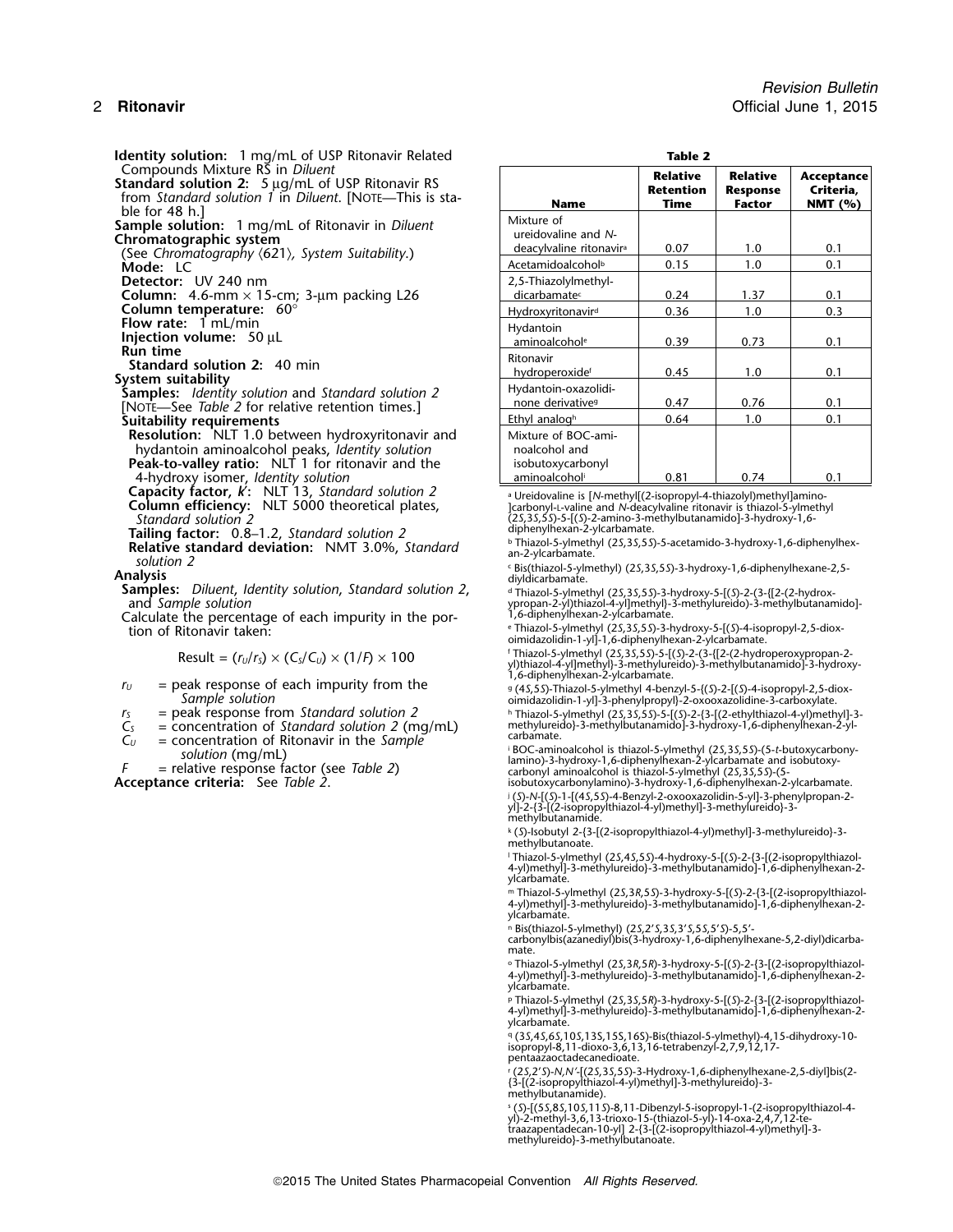| <b>Table 2</b> (Continued) |
|----------------------------|
|                            |

| <b>Name</b>                                                                | <b>Relative</b><br><b>Retention</b><br>Time | <b>Relative</b><br><b>Response</b><br><b>Factor</b> | Acceptance<br>Criteria.<br>NMT $(% )$ | <b>Name</b>                                                                                                                                            | Relative<br>Retention<br>Time | <b>Relative</b><br><b>Response</b><br><b>Factor</b> | Accept<br>Criter<br>NMT <sup>(</sup> |
|----------------------------------------------------------------------------|---------------------------------------------|-----------------------------------------------------|---------------------------------------|--------------------------------------------------------------------------------------------------------------------------------------------------------|-------------------------------|-----------------------------------------------------|--------------------------------------|
| Oxazolidinone<br>derivative                                                | 0.87                                        | 0.53                                                | 0.1                                   | · Diacyl valine urea<br>$\bullet$ (ERR 1-lun-2014)                                                                                                     | 1.62                          | 1.0                                                 | 0.1                                  |
| Ureidovaline isobutyl                                                      |                                             |                                                     |                                       | Divalinyl analogr                                                                                                                                      | 2.87                          | 0.73                                                | 0.2                                  |
| esterk                                                                     | 0.94                                        | 1.0                                                 | 0.1                                   | O-Acyl ritonavirs                                                                                                                                      | 3.20                          | 1.0                                                 | 0.1                                  |
| 4-Hydroxy isomer<br>$\bullet$ 3R-Epimer <sup>m</sup> $\bullet$ (ERR 1-Jun- | 1.05                                        | 1.0                                                 | 0.1                                   | Any other individual<br>impurity                                                                                                                       |                               | 1.0                                                 | 0.1                                  |
| 2014                                                                       | 1.11                                        | 1.0                                                 | 0.3                                   | Total impurities                                                                                                                                       |                               |                                                     | 1.0                                  |
| Aminoalcohol urea<br>derivative <sup>n</sup>                               | 1.14                                        | 1.0                                                 | 0.1                                   | <sup>a</sup> Ureidovaline is [N-methyl[(2-isopropyl-4-thiazolyl)methyl]amino-<br>]carbonyl-L-valine and N-deacylvaline ritonavir is thiazol-5-ylmethyl |                               |                                                     |                                      |
| 3R,5R-Diastereomer <sup>o</sup>                                            | 1.23                                        | 1.0                                                 | 0.1                                   | (25,35,55)-5-[(5)-2-amino-3-methylbutanamido]-3-hydroxy-1,6-<br>diphenylhexan-2-ylcarbamate.                                                           |                               |                                                     |                                      |
| $\bullet$ 5R-Epimer <sup>p</sup> $\bullet$ (ERR 1-Jun-                     | 1. 22                                       | 1 <sub>0</sub>                                      | $^{\circ}$ 1                          | <sup>b</sup> Thiazol-5-ylmethyl (2S, 3S, 5S)-5-acetamido-3-hydroxy-1, 6-diphenyll                                                                      |                               |                                                     |                                      |

a Ureidovaline is [N-methyl](2-isopropyl-4-thiazolyl)methyl]amino-<br>]carbonyl-L-valine and N-deacylvaline ritonavir is thiazol-5-ylmethyl<br>(25,35,55)-5-[(5)-2-amino-3-methylbutanamido]-3-hydroxy-1,6-<br>diphenylhexan-2-ylcarbam

<sup>b</sup> Thiazol-5-ylmethyl (2*S*,3*S*,5*S*)-5-acetamido-3-hydroxy-1,6-diphenylhex-<br>an-2-ylcarbamate.

c Bis(thiazol-5-ylmethyl) (25,35,55)-3-hydroxy-1,6-diphenylhexane-2,5-<br>diyldicarbamate.

<sup>d</sup> Thiazol-5-ylmethyl (25, 35, 55)-3-hydroxy-5-[(S)-2-(3-{[2-(2-hydrox-<br>ypropan-2-yl)thiazol-4-yl]methyl}-3-methylureido)-3-methylbutanamido]-<br>1,6-diphenylhexan-2-ylcarbamate.

e Thiazol-5-ylmethyl (25,35,55)-3-hydroxy-5-[(5)-4-isopropyl-2,5-diox-<br>oimidazolidin-1-yl]-1,6-diphenylhexan-2-ylcarbamate.

f Thiazol-5-ylmethyl (25,35,5S)-5-[(S)-2-(3-{[2-(2-hydroperoxypropan-2- methylureido}-3-methylbutanamido]-3-hydroxy-1,6-diphenylhexan-2-yl-<br>yl)thiazol-4-yl]methyl}-3-methylureido)-3-methylbutanamido]-3-hydroxy- ca

g (4S,5S)-Thiazol-5-ylmethyl 4-benzyl-5-{(S)-2-[(S)-4-isopropyl-2,5-diox- lamino)-3-hydroxy-1,6-diphenylhexan-2-ylcarbamate and isobutoxy-<br>oimidazolidin-1-yl]-3-phenylpropyl}-2-oxooxazolidine-3-carboxylate. carbon

i BOC-aminoalcohol is thiazol-5-ylmethyl (25,35,55)-(5-t-butoxycarbony- methylbutanamide.<br>lamino)-3-hydroxy-1,6-diphenylhexan-2-ylcarbamate and isobutoxy- k (S)-Isobutyl 2-{3-[(2-isopropylthiazol-4-yl)methyl]-3-me

 $y$ l)-2-{3-[(2-isopropylthiazol-4-yl)methyl]-3-methylureido}-3-<br>yl]-2-{3-[(2-isopropylthiazol-4-yl)methyl]-3-methylureido}-3-<br>methylbutanamide.

k (S)-Isobutyl 2-{3-[(2-isopropylthiazol-4-yl)methyl]-3-methyloreingly-3-methylureido}-3-methylbutanamido]-1,6-diphenylhexan-2-<br>methylbutanoate.<br>"Thiazol-5-ylmethyl) (25,25,55)-3-hydroxy-5-[(S)-2-{3-[(2-isopropylthiazol- " ι Thiazol-5-ylmethyl (2S,4S,5S)-4-hydroxy-5-[(S)-2-{3-[(2-isopropy|thiazol- Bis(thiazol-5-ylmethyl) (2S,2′S,3S,3′S,5S,5′S)-S,5′-<br>4-yl)methyl]-3-methylureido}-3-methylbutanamido]-1,6-diphenylhe

,<br>m Thiazol-5-ylmethyl (25,3*R,*55)-3-hydroxy-5-[(S)-2-{3-[(2-isopropylthiazol-<br>4-yl)methyl]-3-methylureido}-3-methylbutanamido]-1,6-diphenylhexan-2-<br>ylcarbamate.

° Thiazol-5-ylmethyl (25,3R,5R)-3-hydroxy-5-[(S)-2-{3-[(2-isopropylthiazol- ° (35,45,65,105,135,155,16S)-Bis(thiazol-5-ylmethyl)-4,15-dihydroxy-10-<br>4-yl)methyl]-3-methylureido}-3-methylbutanamido]-1,6-diph

P Thiazol-5-ylmethyl (25,35,5R)-3-hydroxy-5-[(S)-2-{3-[(2-isopropylthiazol- (25,25,35,55)-3-Hydroxy-1,6-diphenylhexane-2,5-diyl]bis(2-<br>4-yl)methyl]-3-methylureido}-3-methylbutanamido]-1,6-di

 $\frac{9}{4}$ (35,45,65,105,135,155,16S)-Bis(thiazol-5-ylmethyl)-4,15-dihydroxy-10-<br>isopropyl-8,11-dioxo-3,6,13,16-tetrabenzyl-2,7,9,12,17-<br>pentaazaoctadecanedioate.

methylureido}-3-methylbutanoate. <sup>r</sup> (2*S*,2'*S*)-*N,N'*-[(2*S*,3*S*,5*S*)-3-Hydroxy-1,6-diphenylhexane-2,5-diyl]bis(2- {3-[(2-isopropylthiazol-4-yl)methyl]-3-methylureido}-3- methylbutanamide). **SPECIFIC TESTS**

"City","City","City", City Computer of **WATER DETERMINATION** (921), Method 1: NMT 0.5%, de-<br>yl)-2-methyl-3,6,13-trioxo-15-(thiazol-5-yl)-14-oxa-2,4,7,12-te-<br>yl)-2-methyl-3,6,13-trioxo-15-(thiazol-5-yl)-14-oxa-2,4,7,12-te-<br>

**Table 2** *(Continued)* **Table 2** *(Continued)*

| Name                                      | Relative<br>Retention<br>Time | <b>Relative</b><br><b>Response</b><br>Factor | Acceptance<br>Criteria,<br>NMT $(%)$ | <b>Name</b>                                | <b>Relative</b><br><b>Retention</b><br>Time | Relative<br><b>Response</b><br><b>Factor</b> | Acceptance<br>Criteria,<br>NMT $(% )$ |
|-------------------------------------------|-------------------------------|----------------------------------------------|--------------------------------------|--------------------------------------------|---------------------------------------------|----------------------------------------------|---------------------------------------|
| inone<br>vei                              | 0.87                          | 0.53                                         | 0.1                                  | · Diacyl valine urea<br>$CERR$ 1-lun-2014) | 1.62                                        | 1.0                                          | 0.1                                   |
| line isobutyl                             |                               |                                              |                                      | Divalinyl analogr                          | 2.87                                        | 0.73                                         | 0.2                                   |
|                                           | 0.94                          | 1.0                                          | 0.1                                  | O-Acyl ritonavirs                          | 3.20                                        | 1.0                                          | 0.1                                   |
| ky isomer <sup>i</sup>                    | 1.05                          | 1.0                                          | 0.1                                  | Any other individual                       |                                             |                                              |                                       |
| 1er <sup>m</sup> ● <sub>(ERR 1-Jun-</sub> |                               |                                              |                                      | impurity                                   |                                             | 1.0                                          | 0.1                                   |
|                                           | 1.11                          | 1.0                                          | 0.3                                  | Total impurities                           |                                             |                                              |                                       |

**BR-EDIFTIEP (ERR 1-Jun-** 1.32 1.0 1.0 0.1 b Thiazol-5-ylmethyl (2*S*,3*S*,5*S*)-5-acetamido-3-hydroxy-1,6-diphenylhex-<br>
2014 an-2-ylcarbamate.

<sup>d</sup> Thiazol-5-ylmethyl (25,35,55)-3-hydroxy-5-[(5)-2-(3-{[2-(2-hydrox-<br>ypropan-2-yl)thiazol-4-yl]methyl}-3-methylureido)-3-methylbutanamido]-<br>1,6-diphenylhexan-2-ylcarbamate.

e Thiazol-5-ylmethyl (2*S*,3*S*,5*S*)-3-hydroxy-5-[(*S*)-4-isopropyl-2,5-diox-<br>oimidazolidin-1-yl]-1,6-diphenylhexan-2-ylcarbamate.

diyldicarbamate. <sup>f</sup> Thiazol-5-ylmethyl (2*S*,3*S*,5*S*)-5-[(*S*)-2-(3-{[2-(2-hydroperoxypropan-2- <sup>d</sup> Thiazol-5-ylmethyl (2*<sup>S</sup>* <sup>y</sup>l)thiazol-4-yl]methyl}-3-methylureido)-3-methylbutanamido]-3-hydroxy- ,3*S*,5*S*)-3-hydroxy-5-[(*S*)-2-(3-{[2-(2-hydrox-

<sup>9</sup> (45,55)-Thiazol-5-ylmethyl 4-benzyl-5-{(S)-2-[(S)-4-isopropyl-2,5-diox-<br>oimidazolidin-1-yl]-3-phenylpropyl}-2-oxooxazolidine-3-carboxylate.

h Thiazol-5-ylmethyl (2*S*,3*S*,5S)-5-[(*S*)-2-{3-[(2-ethylthiazol-4-yl)methyl]-3-<br>methylureido}-3-methylbutanamido]-3-hydroxy-1,6-diphenylhexan-2-yl-

7.6-diphenylhexan-2-ylcarbanate.<br>
1.6-diphenylhexan-2-ylcarbanate.<br>
1.6-diphenylhexan-2-ylcarbanate.<br>
1.6-diphenylhexan-2-ylcarbanate and isobutoxy-<br>
9.1.2.1.5.2.1.5.2.1.5.2.1.5.2.1.5.2.1.5.2.1.5.2.1.5.2.1.5.2.1.5.2.1.5.2. yl]-2-{3-[(2-isopropylthiazol-4-yl)methyl]-3-methylureido}-3-<br>methylbutanamide.

isobutoxycarbonylamino)-3-hydroxy-1,6-diphenylhexan-2-ylcarbamate. <sup>l</sup> Thiazol-5-ylmethyl (2*S*,4*S*,5*S*)-4-hydroxy-5-[(*S*)-2-{3-[(2-isopropylthiazol <sup>j</sup> 4-yl)methyl]-3-methylureido}-3-methylbutanamido]-1,6-diphenylhexan-2- (*S*)-*N*-[(*S*)-1-[(4*S*,5*S*)-4-Benzyl-2-oxooxazolidin-5-yl]-3-phenylpropan-2-

methylbutanamide.<br>+ m Thiazol-5-ylmethyl (2S,3R,5S)-3-hydroxy-5-[(S)-2-{3-[(2-isopropylthiazol-4-yl)methyl]-3-methylmethyl]-3-methylureido}-3-methylureido}-3-methylutanamido]-1,6-diphenylhexan-2-<br>+ 4-yl)methyl]-3-methylur

m ThiazoI-5-ylmethyl (25,3*R,*5S)-3-hydroxy-5-[(S)-2-{3-[(2-isopropylthiazoI- <sup>o</sup> ThiazoI-5-ylmethyl (25,3*R,5R*)-3-hydroxy-5-[(S)-2-{3-[(2-isopropylthiazoI-<br>4-yl)methyl]-3-methylureido}-3-methylbutanamido]-1,6-diphenyl

n Bis(thiazol-5-ylmethyl) (2*S,2'S,3S,3'S,5S,5'S)-5,5'-*<br>- Phiazol-5-ylmethyl (2*S,3S,5R)-3-*hydroxy-1,6-diphenylhexane-5,2-diyl)dicarba- 4<br>-yl)methyl]-3-methylureido}-3-methylbutanamido] carbonylbis(azanediyl)bis(3-hydroxy-1,6-diphenylhexane-5,2-diyl)dicarba- 4-yl)methyl]-3-methylureido}-3-methylbutanamido]-1,6-diphenylhexan-2-<br>http://warbamate.com/wiki/diaramido]-3-methylureido}-3

s (*S*)-[(55,85,10*S*,115)-8,11-Dibenzyl-5-isopropyl-1-(2-isopropylthiazol-4-<br>yl)-2-methyl-3,6,13-trioxo-15-(thiazol-5-yl)-14-oxa-2,4,7,12-teppertaal decan-10-yl] 2-{3-[(2-isopropylthiazol-4-yl)methyl]-3-<br>traazapentadecan-10-yl] 2-{3-[(2-isopropylthiazol-4-yl)methyl]-3-<br>methylureido}-3-methylbutanoate.